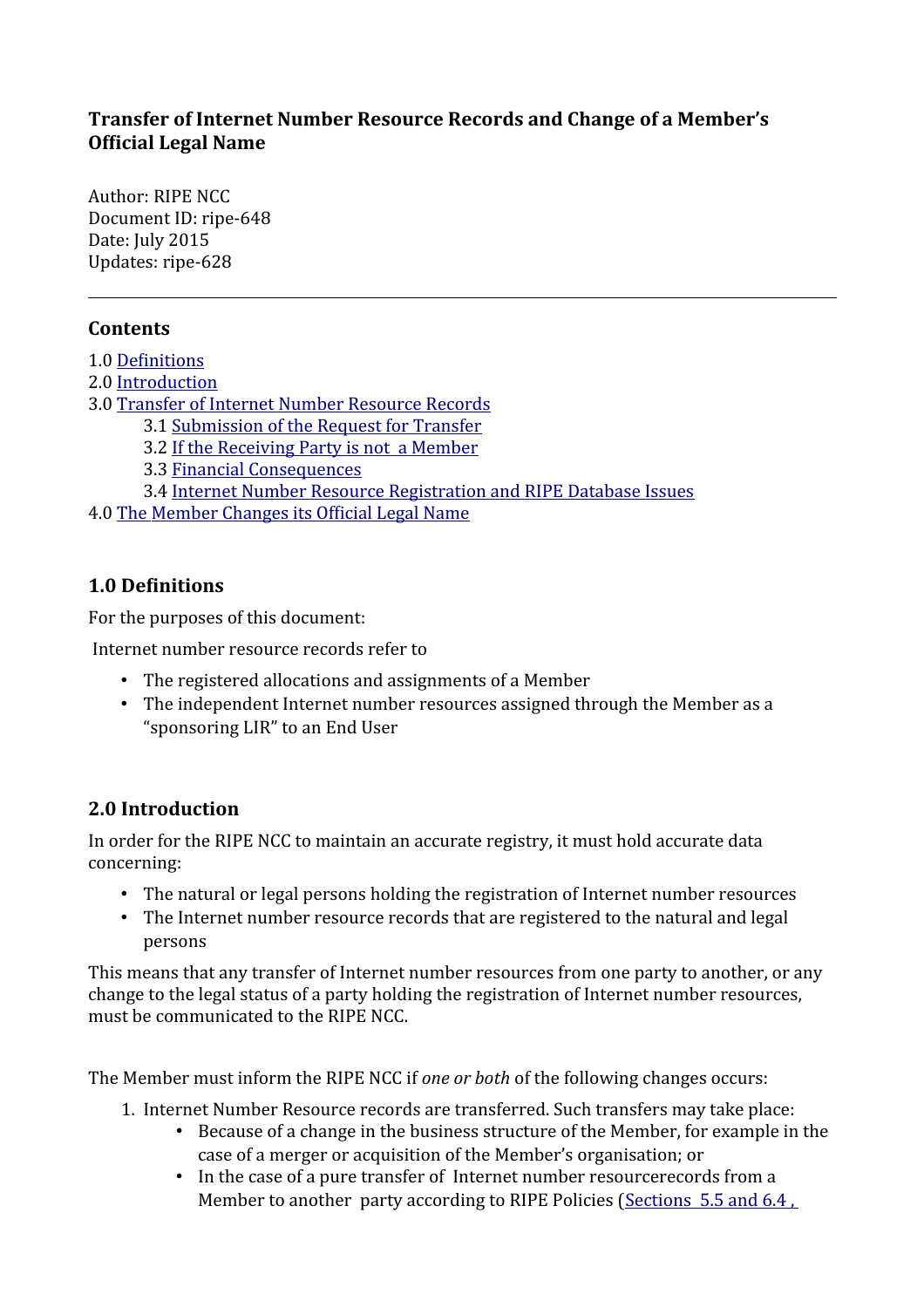"IPv4 Address Allocation and Assignment Policies for the RIPE NCC Service [Region"](https://www.ripe.net/ripe/docs/ipv4-policies#55), Section 8, ''[IPv6 Address Allocation and Assignment Policy](https://www.ripe.net/publications/docs/ipv6-policy#8--transfer-of-ipv6-resources)'' and Section 4.0, ''[Autonomous System \(AS\) Number Assignment Policies'](https://www.ripe.net/publications/docs/asn-assignment-policies#Transferring)''). Such a transfer may also be facilitated through the [RIPE NCC Listing Service](https://www.ripe.net/lir-services/resource-management/listing)

2. The Member changes its official legal name**.** Such a change may occur, for example, because of a merger or acquisition of the Member's organisation.

This document describes the procedures to be followed for such changes to be properly communicated to, and registered with, the RIPE NCC.

### **Note:**

If a change in the Member's official legal name is accompanied by a transfer of Internet number resource records, the Member must first inform the RIPE NCC of the name change and then of the transfer.

If a change in the Member's business structure is *not* accompanied by a transfer of Internet number resource records or a change in the Member's official legal name, then the RIPE NCC does not need to be informed of this change.

This document does not describe the procedure to be followed in the case of changes with regards to independent Internet number resources assigned to End Users or any changes to the End User's business structure. This procedure is described in the RIPE NCC Procedural Document, ["Independent Internet Number Resources – Contractual Relationship Changes](https://www.ripe.net/ripe/docs/lir-end-user-contractual-changes)  [Between Sponsoring LIR and End User"](https://www.ripe.net/ripe/docs/lir-end-user-contractual-changes).

## <span id="page-1-1"></span>**3.0 Transfer of Internet Number Resource Records**

If a Member transfers their Internet number resource records to a third party for any reason, this transfer must be declared to, and approved by, the RIPE NCC.

## <span id="page-1-0"></span>**3.1 Submission of the Request for Transfer**

One of the involved parties must submit a request by email to the RIPE NCC for the transfer to be executed:

- If the transfer is due to a change in the business structure of the Member (e.g., merger or acquisition), the request must be submitted to [ncc@ripe.net](mailto:ncc@ripe.net)
- If the transfer is a transfer of Internet number resource records from one Member to another party according to RIPE Policies [\( Sections 5.5 and 6.4, ' 'IPv4 Address](https://www.ripe.net/ripe/docs/ipv4-policies#55)  [Allocation and Assignment Policies for the RIPE NCC Service Region"](https://www.ripe.net/ripe/docs/ipv4-policies#55), Section 8, '['IPv6](https://www.ripe.net/publications/docs/ipv6-policy#8--transfer-of-ipv6-resources)  [Address Allocation and Assignment Policy](https://www.ripe.net/publications/docs/ipv6-policy#8--transfer-of-ipv6-resources)'' and Section 4.0, '['Autonomous System \(AS\)](https://www.ripe.net/publications/docs/asn-assignment-policies#Transferring)  [Number Assignment Policies](https://www.ripe.net/publications/docs/asn-assignment-policies#Transferring)'', the request must be submitted to [lir-help@ripe.net](mailto:lir-help@ripe.net)

A registered contact or an authorised person (e.g., senior manager, legal successor) must send the request.

The RIPE NCC will ask for the following information:

## **i. Information regarding the parties involved, including:**

• The full official legal names of all parties involved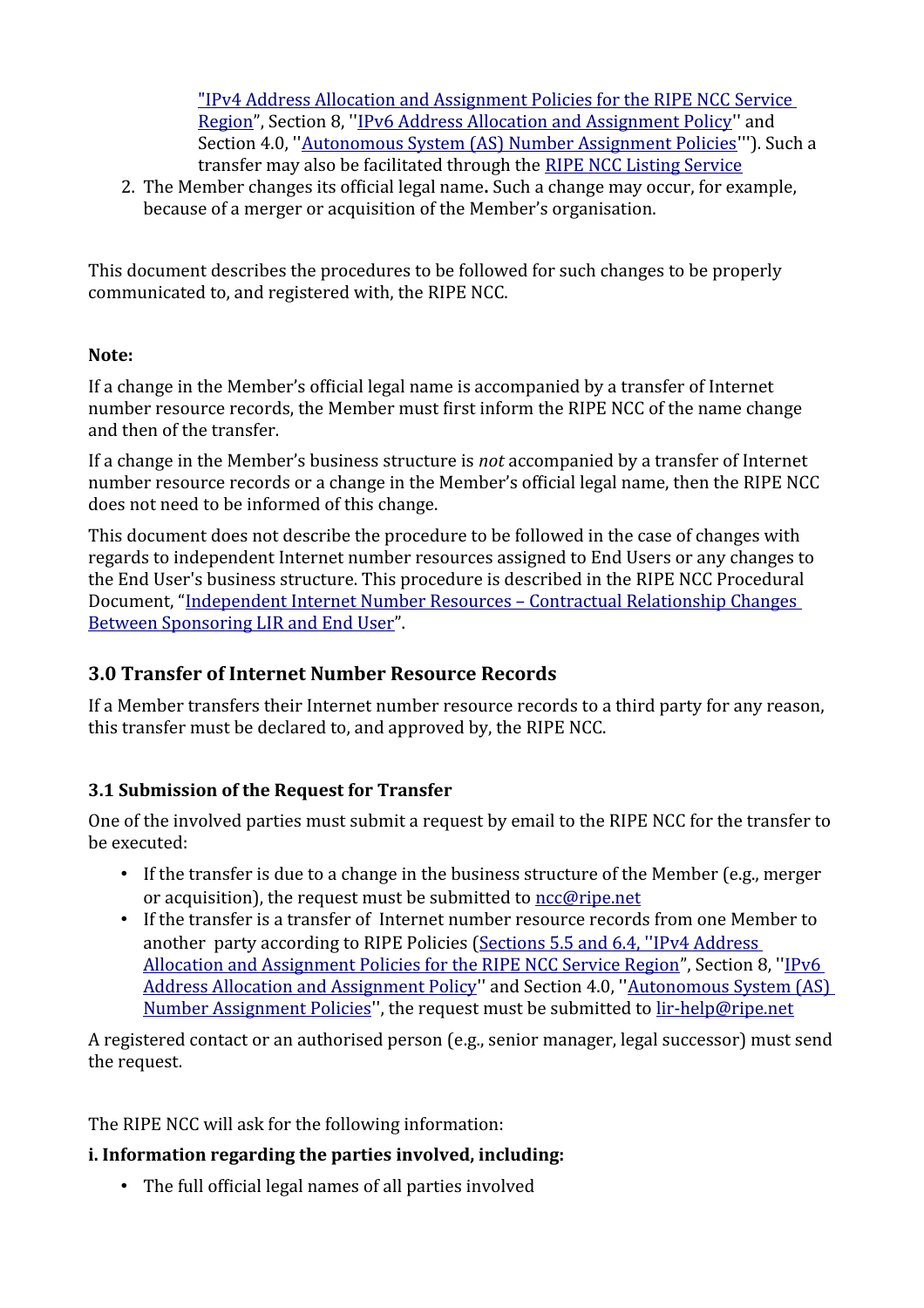- Which party will transfer the Internet number resource records and which party will receive them
- Recent registration papers issued by the relevant national authorities for all involved parties

If the current official legal names of the involved Members are different from the ones in the relevant signed RIPE NCC Standard Service Agreement, then the procedure described under  [Section 4.0](#page-4-0) must be followed prior to the transfer of the Internet number resource records.

The procedure described under Section 4.0 is not necessary for the transferring Member if the RIPE NCC Standard Service Agreement of the transferring Member is terminated (see Closure of Members,Deregistration of Internet Resources and Legacy Internet Resources, [Section](https://www.ripe.net/ripe/docs/closure#11)  A.1.1. and Section A.1.2.).

#### **ii. A description of the reason for the transfer (for example, due to merger, acquisition, transfer of Internet number resources according to the RIPE policies)**

If the transfer is taking place due to a change in the structure of the organisation(s) involved, a description of the changes among the organisation(s) is necessary. The description must be accompanied by all official legal documents proving/supporting the changes the request is based on.

### **iii. A list of the Internet number resource records that are requested to be transferred. If** *all* **of the transferring Member's Internet number resource records registered are being transferred, a confirmation of this is requested.**

The Member must also indicate any End User assignment agreements that are requested to be transferred.

If a Member transfers all of their Internet number resource records, the RIPE NCC Standard Service Agreement of the Member may be terminated (see Closure of Members, Deregistration of Internet Resources and Legacy Internet Resources, Section A.1.1.

## **iv. The correct contact details of all parties involved**

The RIPE NCC may ask the parties involved to confirm the correctness of their contact details or to update them. The contact details include the billing contact details and the VAT number details.

### **v. A Transfer Agreement signed by both parties or by their legal successors**

The RIPE NCC will make a template of the Transfer Agreement available. Either party may submit the Transfer Agreement to the RIPE NCC, signed by authorised persons for both parties. The RIPE NCC may ask the other party/parties to confirm their agreement to the transfer. The confirmation must be authorised (signed or sent) by a contact person or authorised person (e.g., senior manager, legal successor).

If the transferring party no longer exists by the time the RIPE NCC is being informed, the receiving party must send:

- an official document (issued by a national authority) confirming the closure of the transferring party; and
- a copy of an older signed agreement between the relevant parties mentioning the transfer of the Internet number resource records. If such an agreement is not available, the RIPE NCC may accept a confirmation of the transfer to the RIPE NCC signed by an authorised person (e.g., senior manager, legal successor) of the receiving party. The RIPE NCC reserves the right to reverse the transfer should another party object to this transfer and provide an agreement that proves that the Internet number resource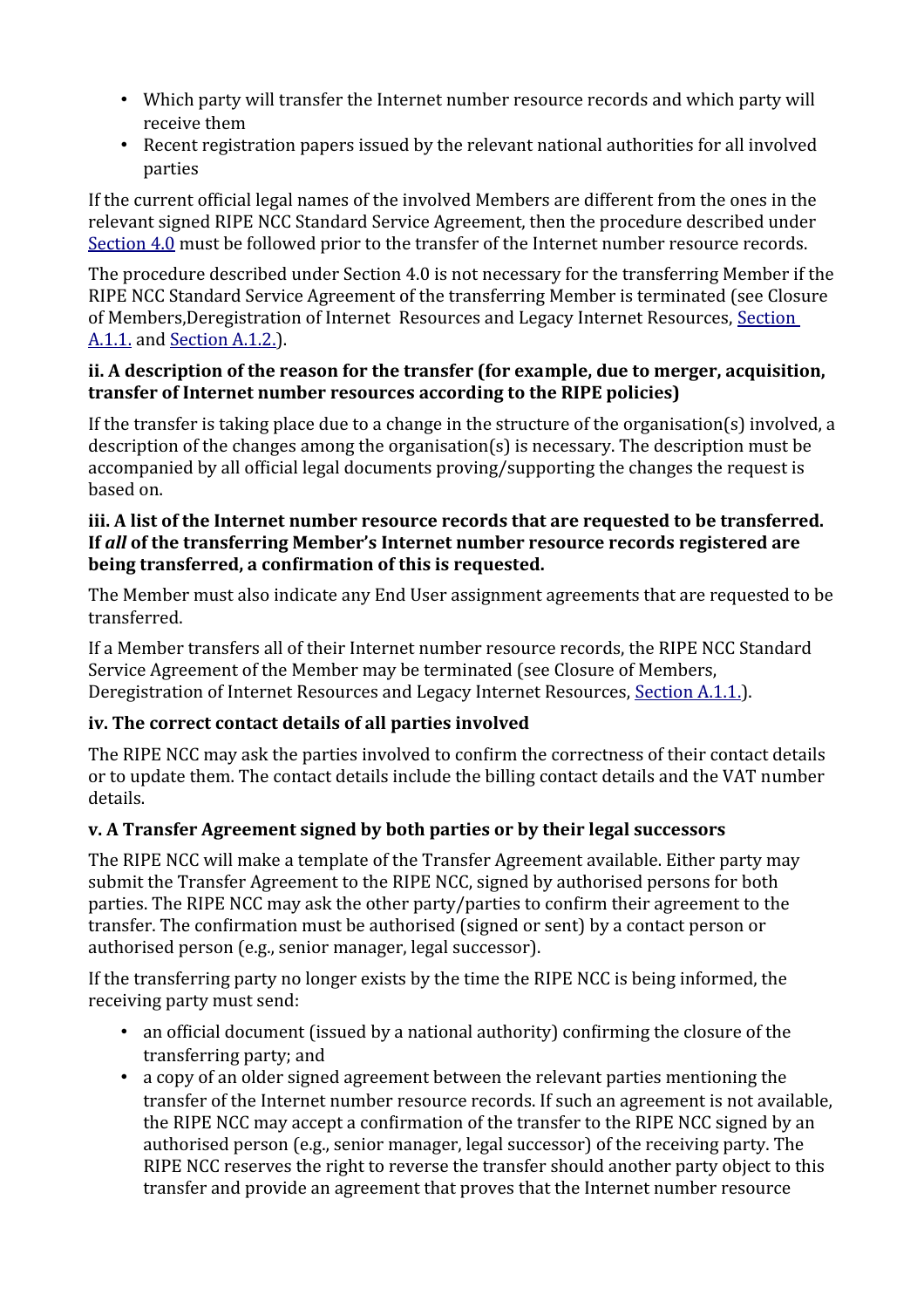records should have been transferred to them.

#### **vi. An overview of the utilisation of all allocations and of the status of all independent Internet number resource assignments**

The RIPE NCC may ask for an overview of the utilisation of all Internet number resources registered to the Member and of all End User assignment agreements signed by the Member.

### <span id="page-3-2"></span>**3.2 If the Receiving Party is not a Member**

Members may wish to transfer their Internet number resource records to another Member or to a third party that is not a Member.

If the Internet number resource records are transferred to a non-Member, the receiving party must apply to be a Member by signing the RIPE NCC Standard Service Agreement before the transfer takes place [\(more information on how to become a Member is available\)](https://www.ripe.net/lir-services/member-support/become-a-member) If the receiving party refuses to do the above, the RIPE NCC will not transfer the Internet number resource records to them.

If the Internet number resource records to be transferred are Provider Independent (PI) addresses , the receiving party may either apply to be a Member by signing the RIPE NCC Standard Service Agreement or enter into a contractual relationship with a sponsoring LIR. For more information, please see the notes on Requesting Independent Resources.

The request for the transfer can be submitted as described above (Section 1).

### <span id="page-3-1"></span>**3.3 Financial Consequences**

All outstanding invoices and all outstanding financial obligations must be paid in full. If the RIPE NCC Standard Service Agreement is terminated in the course of the RIPE NCC financial year, the service fee for this Member must be paid for the full year. The payment is the responsibility of the receiving Member.If the receiving party is not a Member, then the payment is the responsibility of the transferring Member.

If the receiving party decides to sign the RIPE NCC Standard Service Agreement, then a signup fee must be paid (see [RIPE NCC Charging Scheme\)](http://www.ripe.net/ripe/docs/charging).

#### <span id="page-3-0"></span>**3.4 Internet Number Resource Registration and RIPE Database Issues**

#### **The RIPE NCC will review the status of any IP address allocation or independent Internet Number Resource assignment maintained by the party involved, in compliance with the RIPE Policies current at the time of the transfer.**

The receiving Member must deregister from the RIPE Database any invalid or overlapping registrations or unused assignment approvals.

The RIPE NCC will update the registry, including all RIPE Database objects maintained by the RIPE NCC that are related to this transfer. The transferring Member must update all RIPE Database objects maintained by them that are related to this transfer.